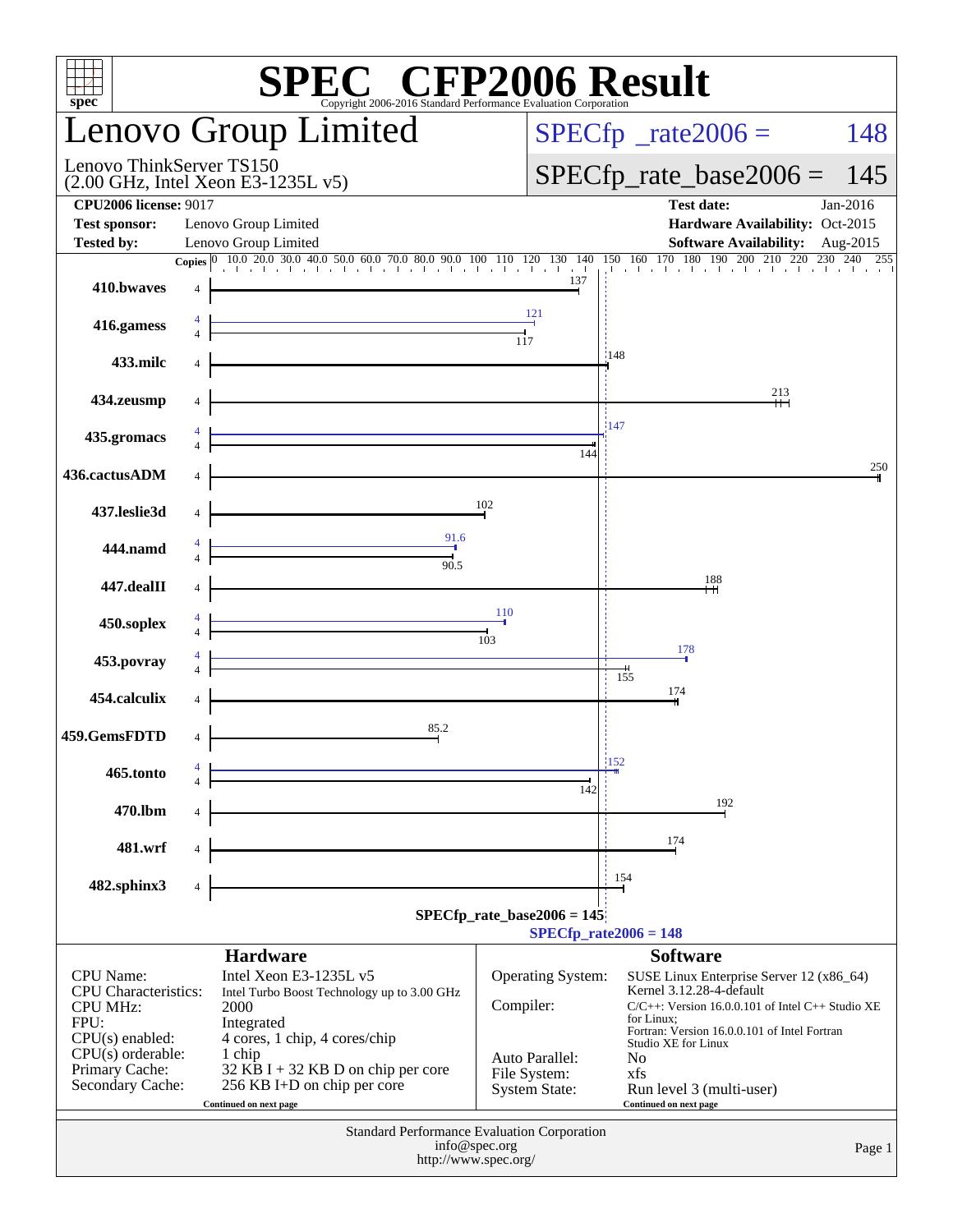

## enovo Group Limited

#### (2.00 GHz, Intel Xeon E3-1235L v5) Lenovo ThinkServer TS150

 $SPECTp_rate2006 = 148$ 

### [SPECfp\\_rate\\_base2006 =](http://www.spec.org/auto/cpu2006/Docs/result-fields.html#SPECfpratebase2006) 145

**[CPU2006 license:](http://www.spec.org/auto/cpu2006/Docs/result-fields.html#CPU2006license)** 9017 **[Test date:](http://www.spec.org/auto/cpu2006/Docs/result-fields.html#Testdate)** Jan-2016

**[Test sponsor:](http://www.spec.org/auto/cpu2006/Docs/result-fields.html#Testsponsor)** Lenovo Group Limited **[Hardware Availability:](http://www.spec.org/auto/cpu2006/Docs/result-fields.html#HardwareAvailability)** Oct-2015

**[Tested by:](http://www.spec.org/auto/cpu2006/Docs/result-fields.html#Testedby)** Lenovo Group Limited **[Software Availability:](http://www.spec.org/auto/cpu2006/Docs/result-fields.html#SoftwareAvailability)** Aug-2015

[L3 Cache:](http://www.spec.org/auto/cpu2006/Docs/result-fields.html#L3Cache) 8 MB I+D on chip per chip<br>Other Cache: None [Other Cache:](http://www.spec.org/auto/cpu2006/Docs/result-fields.html#OtherCache) [Memory:](http://www.spec.org/auto/cpu2006/Docs/result-fields.html#Memory) 32 GB (4 x 8 GB 2Rx8 PC4-2133P-U) [Disk Subsystem:](http://www.spec.org/auto/cpu2006/Docs/result-fields.html#DiskSubsystem) 1 x 800 GB SATA SSD [Other Hardware:](http://www.spec.org/auto/cpu2006/Docs/result-fields.html#OtherHardware) None

| <b>Base Pointers:</b><br>Peak Pointers:<br>Other Software: | $32/64$ -bit<br>$32/64$ -bit<br>None |
|------------------------------------------------------------|--------------------------------------|
|                                                            |                                      |
|                                                            |                                      |

None

| <b>Results Table</b> |               |                                                                                                          |       |                |       |                |       |                          |                |              |                |              |                |              |
|----------------------|---------------|----------------------------------------------------------------------------------------------------------|-------|----------------|-------|----------------|-------|--------------------------|----------------|--------------|----------------|--------------|----------------|--------------|
|                      | <b>Base</b>   |                                                                                                          |       |                |       |                |       | <b>Peak</b>              |                |              |                |              |                |              |
| <b>Benchmark</b>     | <b>Copies</b> | <b>Seconds</b>                                                                                           | Ratio | <b>Seconds</b> | Ratio | <b>Seconds</b> | Ratio | <b>Copies</b>            | <b>Seconds</b> | <b>Ratio</b> | <b>Seconds</b> | <b>Ratio</b> | <b>Seconds</b> | <b>Ratio</b> |
| 410.bwayes           |               | 395                                                                                                      | 138   | 395            | 137   | 395            | 137   | Δ                        | 395            | 138          | 395            | 137          | 395            | 137          |
| 416.gamess           | 4             | 667                                                                                                      | 117   | 667            | 117   | 666            | 118   | 4                        | 647            | 121          | 648            | 121          | 647            | 121          |
| $433$ .milc          | 4             | 247                                                                                                      | 148   | 247            | 149   | 248            | 148   | 4                        | 247            | 148          | 247            | 149          | 248            | 148          |
| 434.zeusmp           | Δ             | 171                                                                                                      | 213   | 168            | 216   | 172            | 211   | $\overline{4}$           | <u>171</u>     | 213          | 168            | 216          | 172            | 211          |
| 435.gromacs          |               | 199                                                                                                      | 144   | 199            | 144   | 200            | 143   | $\overline{\mathcal{A}}$ | 195            | 147          | 195            | 147          | 195            | 147          |
| 436.cactusADM        | 4             | 192                                                                                                      | 249   | 191            | 250   | 191            | 250   | 4                        | 192            | 249          | 191            | 250          | 191            | 250          |
| 437.leslie3d         | Δ             | 367                                                                                                      | 102   | 367            | 102   | 366            | 103   | $\overline{4}$           | 367            | 102          | 367            | 102          | 366            | 103          |
| 444.namd             | 4             | 355                                                                                                      | 90.5  | 354            | 90.5  | 354            | 90.6  | $\overline{4}$           | 349            | 91.9         | 350            | 91.6         | 351            | 91.4         |
| 447.dealII           | 4             | 247                                                                                                      | 185   | 243            | 188   | 242            | 189   | $\overline{\mathcal{A}}$ | 247            | 185          | 243            | 188          | 242            | 189          |
| $450$ .soplex        |               | 323                                                                                                      | 103   | 322            | 104   | 323            | 103   | $\overline{4}$           | <b>303</b>     | <b>110</b>   | 304            | 110          | 303            | 110          |
| 453.povray           |               | 137                                                                                                      | 155   | 136            | 156   | 137            | 155   | $\overline{4}$           | 120            | 177          | 120            | 178          | 120            | 178          |
| 454.calculix         | Δ             | 190                                                                                                      | 173   | 189            | 175   | 189            | 174   | 4                        | 190            | 173          | 189            | 175          | 189            | <u>174</u>   |
| 459.GemsFDTD         | Δ             | 498                                                                                                      | 85.2  | 498            | 85.2  | 498            | 85.2  | 4                        | 498            | 85.2         | 498            | 85.2         | 498            | 85.2         |
| 465.tonto            | Δ             | 278                                                                                                      | 141   | 278            | 142   | 278            | 142   | 4                        | 258            | 152          | 261            | 151          | 259            | 152          |
| 470.1bm              |               | 286                                                                                                      | 192   | 286            | 192   | 286            | 192   | $\overline{4}$           | 286            | 192          | 286            | 192          | 286            | 192          |
| 481.wrf              | 4             | 257                                                                                                      | 174   | 257            | 174   | 257            | 174   | 4                        | 257            | 174          | 257            | 174          | 257            | 174          |
| 482.sphinx3          | 4             | 506                                                                                                      | 154   | 505            | 154   | 505            | 154   | $\overline{\mathcal{A}}$ | 506            | 154          | 505            | 154          | 505            | 154          |
|                      |               | Results appear in the order in which they were run. Bold underlined text indicates a median measurement. |       |                |       |                |       |                          |                |              |                |              |                |              |

#### **[Submit Notes](http://www.spec.org/auto/cpu2006/Docs/result-fields.html#SubmitNotes)**

 The taskset mechanism was used to bind copies to processors. The config file option 'submit' was used to generate taskset commands to bind each copy to a specific processor. For details, please see the config file.

#### **[Operating System Notes](http://www.spec.org/auto/cpu2006/Docs/result-fields.html#OperatingSystemNotes)**

 Stack size set to unlimited using "ulimit -s unlimited" Transparent Huge Pages enabled with: echo always > /sys/kernel/mm/transparent\_hugepage/enabled Filesystem page cache cleared with: echo 1 > /proc/sys/vm/drop\_caches

> Standard Performance Evaluation Corporation [info@spec.org](mailto:info@spec.org) <http://www.spec.org/>

#### Page 2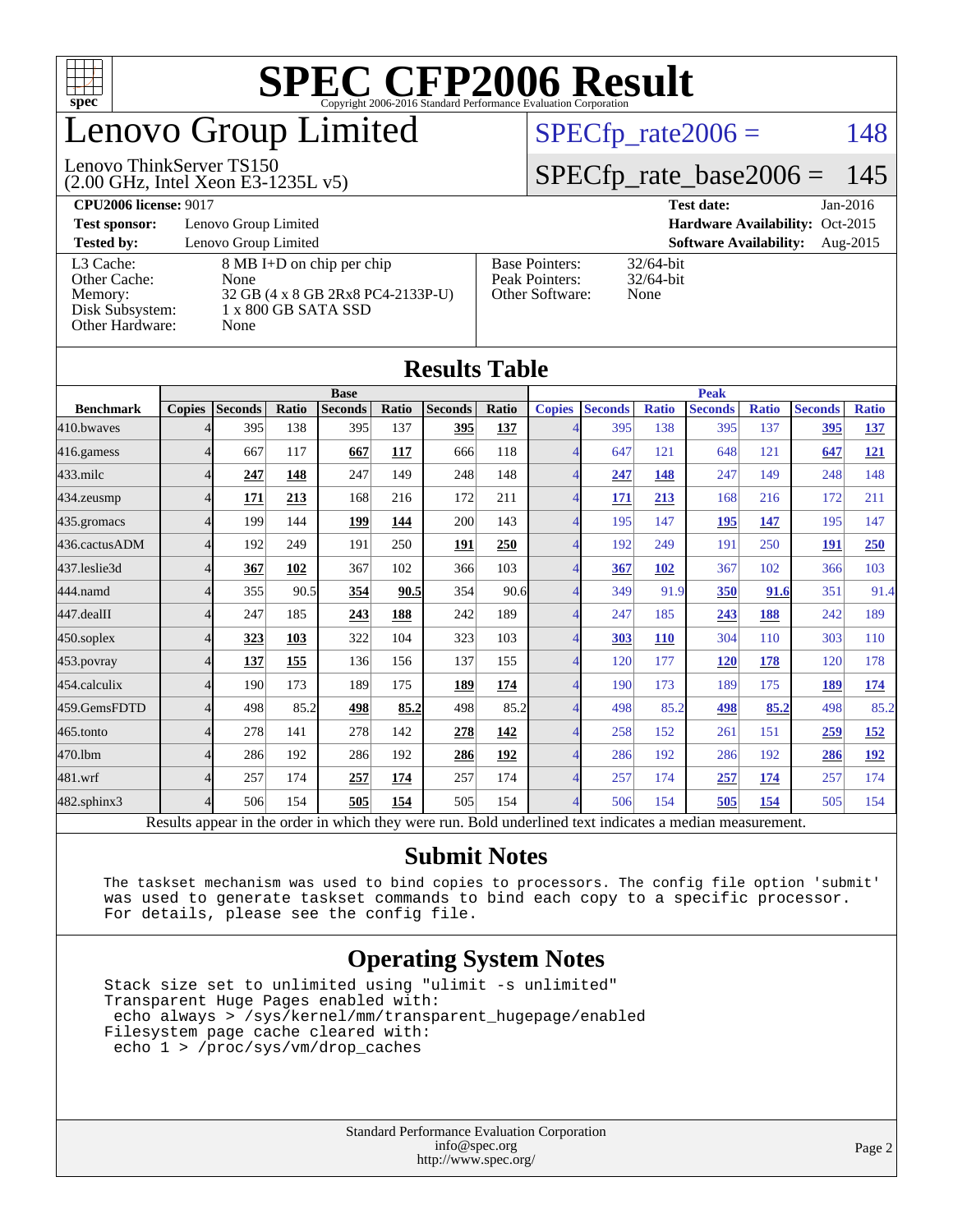

### enovo Group Limited

 $SPECTp\_rate2006 = 148$ 

(2.00 GHz, Intel Xeon E3-1235L v5) Lenovo ThinkServer TS150

[SPECfp\\_rate\\_base2006 =](http://www.spec.org/auto/cpu2006/Docs/result-fields.html#SPECfpratebase2006) 145

**[Test sponsor:](http://www.spec.org/auto/cpu2006/Docs/result-fields.html#Testsponsor)** Lenovo Group Limited **[Hardware Availability:](http://www.spec.org/auto/cpu2006/Docs/result-fields.html#HardwareAvailability)** Oct-2015

**[CPU2006 license:](http://www.spec.org/auto/cpu2006/Docs/result-fields.html#CPU2006license)** 9017 **[Test date:](http://www.spec.org/auto/cpu2006/Docs/result-fields.html#Testdate)** Jan-2016 **[Tested by:](http://www.spec.org/auto/cpu2006/Docs/result-fields.html#Testedby)** Lenovo Group Limited **[Software Availability:](http://www.spec.org/auto/cpu2006/Docs/result-fields.html#SoftwareAvailability)** Aug-2015

#### **[Platform Notes](http://www.spec.org/auto/cpu2006/Docs/result-fields.html#PlatformNotes)**

Standard Performance Evaluation Corporation [info@spec.org](mailto:info@spec.org) BIOS Configuration: EIST Support set to Enabled C1E Support set to Enabled C State Support set to Enabled Turbo Mode set to Enable Sysinfo program /home/cpu2006-1.2-ic16.0/config/sysinfo.rev6914 \$Rev: 6914 \$ \$Date:: 2014-06-25 #\$ e3fbb8667b5a285932ceab81e28219e1 running on TS150 Fri Jan 8 13:11:04 2016 This section contains SUT (System Under Test) info as seen by some common utilities. To remove or add to this section, see: <http://www.spec.org/cpu2006/Docs/config.html#sysinfo> From /proc/cpuinfo model name : Intel(R) Xeon(R) CPU E3-1235L v5 @ 2.00GHz 1 "physical id"s (chips) 4 "processors" cores, siblings (Caution: counting these is hw and system dependent. The following excerpts from /proc/cpuinfo might not be reliable. Use with caution.) cpu cores : 4 siblings : 4 physical 0: cores 0 1 2 3 cache size : 8192 KB From /proc/meminfo MemTotal: 32933324 kB HugePages\_Total: 0<br>Hugepagesize: 2048 kB Hugepagesize: From /etc/\*release\* /etc/\*version\* SuSE-release: SUSE Linux Enterprise Server 12 (x86\_64) VERSION = 12 PATCHLEVEL = 0 # This file is deprecated and will be removed in a future service pack or release. # Please check /etc/os-release for details about this release. os-release: NAME="SLES" VERSION="12" VERSION\_ID="12" PRETTY\_NAME="SUSE Linux Enterprise Server 12" ID="sles" ANSI\_COLOR="0;32" CPE\_NAME="cpe:/o:suse:sles:12" uname -a: Linux TS150 3.12.28-4-default #1 SMP Thu Sep 25 17:02:34 UTC 2014 (9879bd4) x86\_64 x86\_64 x86\_64 GNU/Linux run-level 3 Jan 8 06:23 Continued on next page

<http://www.spec.org/>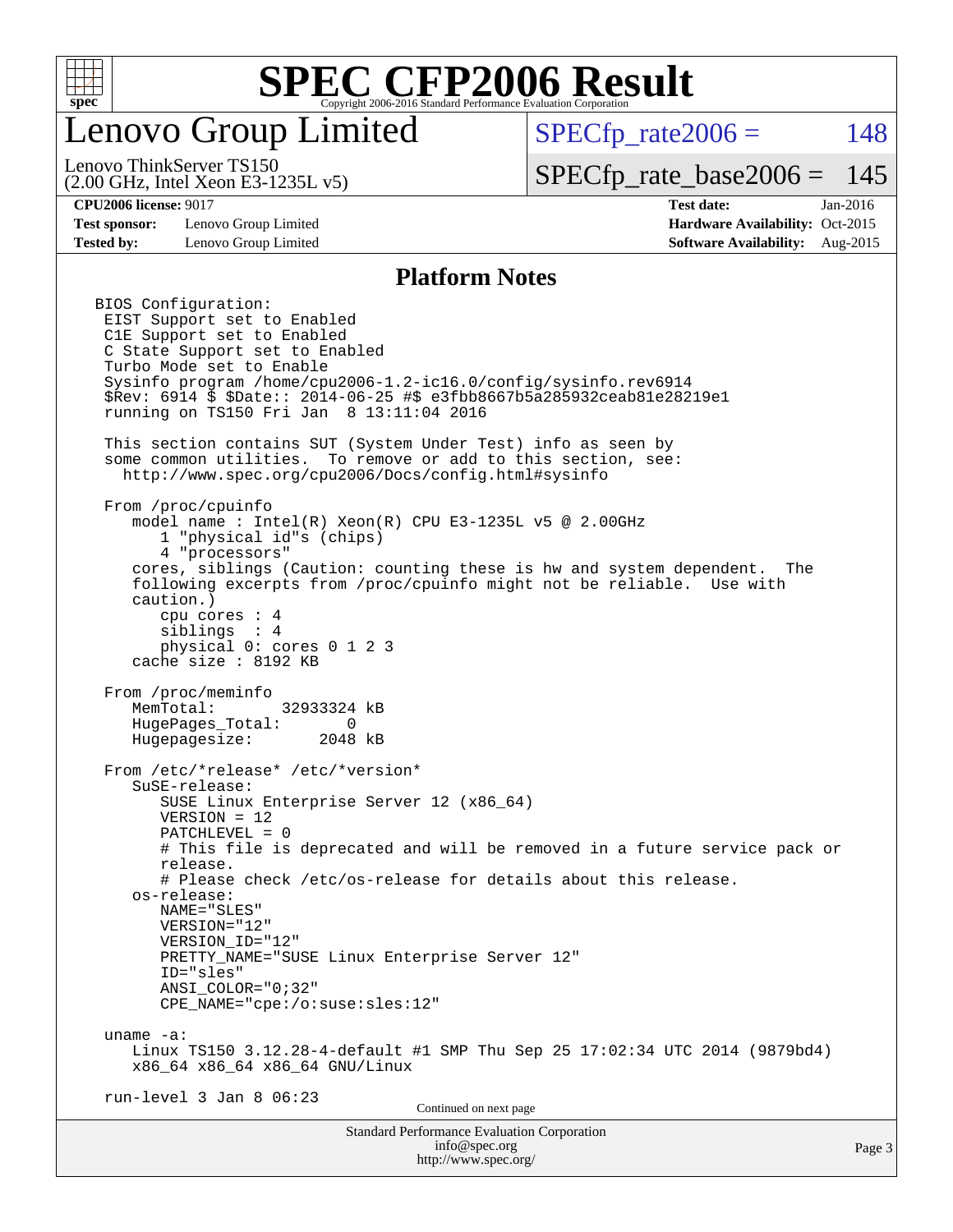

enovo Group Limited

 $SPECTp_rate2006 = 148$ 

[SPECfp\\_rate\\_base2006 =](http://www.spec.org/auto/cpu2006/Docs/result-fields.html#SPECfpratebase2006) 145

Lenovo ThinkServer TS150

**[Test sponsor:](http://www.spec.org/auto/cpu2006/Docs/result-fields.html#Testsponsor)** Lenovo Group Limited **[Hardware Availability:](http://www.spec.org/auto/cpu2006/Docs/result-fields.html#HardwareAvailability)** Oct-2015

(2.00 GHz, Intel Xeon E3-1235L v5)

**[CPU2006 license:](http://www.spec.org/auto/cpu2006/Docs/result-fields.html#CPU2006license)** 9017 **[Test date:](http://www.spec.org/auto/cpu2006/Docs/result-fields.html#Testdate)** Jan-2016 **[Tested by:](http://www.spec.org/auto/cpu2006/Docs/result-fields.html#Testedby)** Lenovo Group Limited **[Software Availability:](http://www.spec.org/auto/cpu2006/Docs/result-fields.html#SoftwareAvailability)** Aug-2015

#### **[Platform Notes \(Continued\)](http://www.spec.org/auto/cpu2006/Docs/result-fields.html#PlatformNotes)**

 SPEC is set to: /home/cpu2006-1.2-ic16.0 Filesystem Type Size Used Avail Use% Mounted on /dev/sda3 xfs 693G 27G 667G 4% /home Additional information from dmidecode:

 Warning: Use caution when you interpret this section. The 'dmidecode' program reads system data which is "intended to allow hardware to be accurately determined", but the intent may not be met, as there are frequent changes to hardware, firmware, and the "DMTF SMBIOS" standard.

 BIOS LENOVO FWKT32A 12/25/2015 Memory: 4x Samsung M378A1G43DB0-CPB 8 GB 2 rank 2133 MHz

(End of data from sysinfo program)

#### **[General Notes](http://www.spec.org/auto/cpu2006/Docs/result-fields.html#GeneralNotes)**

Environment variables set by runspec before the start of the run: LD\_LIBRARY\_PATH = "/home/cpu2006-1.2-ic16.0/libs/32:/home/cpu2006-1.2-ic16.0/libs/64:/home/cpu2006-1.2-ic16.0/sh"

 Binaries compiled on a system with 1x Intel Core i5-4670K CPU + 32GB memory using RedHat EL 7.1 Transparent Huge Pages enabled with: echo always > /sys/kernel/mm/transparent\_hugepage/enabled

### **[Base Compiler Invocation](http://www.spec.org/auto/cpu2006/Docs/result-fields.html#BaseCompilerInvocation)**

[C benchmarks](http://www.spec.org/auto/cpu2006/Docs/result-fields.html#Cbenchmarks):  $\text{icc}$  -m64

[C++ benchmarks:](http://www.spec.org/auto/cpu2006/Docs/result-fields.html#CXXbenchmarks) [icpc -m64](http://www.spec.org/cpu2006/results/res2016q1/cpu2006-20160125-38857.flags.html#user_CXXbase_intel_icpc_64bit_bedb90c1146cab66620883ef4f41a67e)

[Fortran benchmarks](http://www.spec.org/auto/cpu2006/Docs/result-fields.html#Fortranbenchmarks): [ifort -m64](http://www.spec.org/cpu2006/results/res2016q1/cpu2006-20160125-38857.flags.html#user_FCbase_intel_ifort_64bit_ee9d0fb25645d0210d97eb0527dcc06e)

[Benchmarks using both Fortran and C](http://www.spec.org/auto/cpu2006/Docs/result-fields.html#BenchmarksusingbothFortranandC): [icc -m64](http://www.spec.org/cpu2006/results/res2016q1/cpu2006-20160125-38857.flags.html#user_CC_FCbase_intel_icc_64bit_0b7121f5ab7cfabee23d88897260401c) [ifort -m64](http://www.spec.org/cpu2006/results/res2016q1/cpu2006-20160125-38857.flags.html#user_CC_FCbase_intel_ifort_64bit_ee9d0fb25645d0210d97eb0527dcc06e)

### **[Base Portability Flags](http://www.spec.org/auto/cpu2006/Docs/result-fields.html#BasePortabilityFlags)**

 410.bwaves: [-DSPEC\\_CPU\\_LP64](http://www.spec.org/cpu2006/results/res2016q1/cpu2006-20160125-38857.flags.html#suite_basePORTABILITY410_bwaves_DSPEC_CPU_LP64) 416.gamess: [-DSPEC\\_CPU\\_LP64](http://www.spec.org/cpu2006/results/res2016q1/cpu2006-20160125-38857.flags.html#suite_basePORTABILITY416_gamess_DSPEC_CPU_LP64) 433.milc: [-DSPEC\\_CPU\\_LP64](http://www.spec.org/cpu2006/results/res2016q1/cpu2006-20160125-38857.flags.html#suite_basePORTABILITY433_milc_DSPEC_CPU_LP64)

Continued on next page

Standard Performance Evaluation Corporation [info@spec.org](mailto:info@spec.org) <http://www.spec.org/>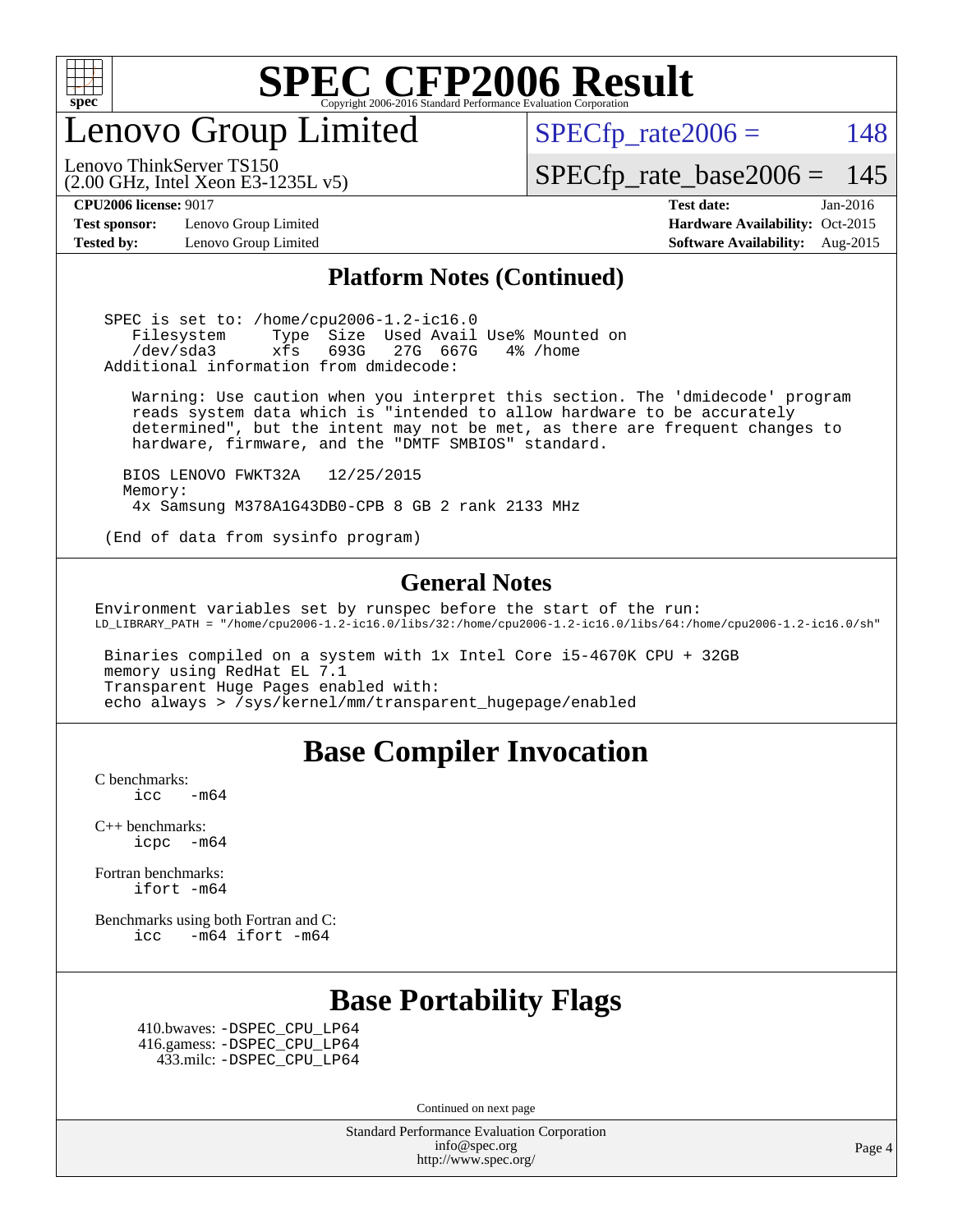

Lenovo Group Limited

 $SPECTp_rate2006 = 148$ 

(2.00 GHz, Intel Xeon E3-1235L v5) Lenovo ThinkServer TS150

[SPECfp\\_rate\\_base2006 =](http://www.spec.org/auto/cpu2006/Docs/result-fields.html#SPECfpratebase2006) 145

**[Test sponsor:](http://www.spec.org/auto/cpu2006/Docs/result-fields.html#Testsponsor)** Lenovo Group Limited **[Hardware Availability:](http://www.spec.org/auto/cpu2006/Docs/result-fields.html#HardwareAvailability)** Oct-2015

**[CPU2006 license:](http://www.spec.org/auto/cpu2006/Docs/result-fields.html#CPU2006license)** 9017 **[Test date:](http://www.spec.org/auto/cpu2006/Docs/result-fields.html#Testdate)** Jan-2016 **[Tested by:](http://www.spec.org/auto/cpu2006/Docs/result-fields.html#Testedby)** Lenovo Group Limited **[Software Availability:](http://www.spec.org/auto/cpu2006/Docs/result-fields.html#SoftwareAvailability)** Aug-2015

### **[Base Portability Flags \(Continued\)](http://www.spec.org/auto/cpu2006/Docs/result-fields.html#BasePortabilityFlags)**

 434.zeusmp: [-DSPEC\\_CPU\\_LP64](http://www.spec.org/cpu2006/results/res2016q1/cpu2006-20160125-38857.flags.html#suite_basePORTABILITY434_zeusmp_DSPEC_CPU_LP64) 435.gromacs: [-DSPEC\\_CPU\\_LP64](http://www.spec.org/cpu2006/results/res2016q1/cpu2006-20160125-38857.flags.html#suite_basePORTABILITY435_gromacs_DSPEC_CPU_LP64) [-nofor\\_main](http://www.spec.org/cpu2006/results/res2016q1/cpu2006-20160125-38857.flags.html#user_baseLDPORTABILITY435_gromacs_f-nofor_main) 436.cactusADM: [-DSPEC\\_CPU\\_LP64](http://www.spec.org/cpu2006/results/res2016q1/cpu2006-20160125-38857.flags.html#suite_basePORTABILITY436_cactusADM_DSPEC_CPU_LP64) [-nofor\\_main](http://www.spec.org/cpu2006/results/res2016q1/cpu2006-20160125-38857.flags.html#user_baseLDPORTABILITY436_cactusADM_f-nofor_main) 437.leslie3d: [-DSPEC\\_CPU\\_LP64](http://www.spec.org/cpu2006/results/res2016q1/cpu2006-20160125-38857.flags.html#suite_basePORTABILITY437_leslie3d_DSPEC_CPU_LP64) 444.namd: [-DSPEC\\_CPU\\_LP64](http://www.spec.org/cpu2006/results/res2016q1/cpu2006-20160125-38857.flags.html#suite_basePORTABILITY444_namd_DSPEC_CPU_LP64) 447.dealII: [-DSPEC\\_CPU\\_LP64](http://www.spec.org/cpu2006/results/res2016q1/cpu2006-20160125-38857.flags.html#suite_basePORTABILITY447_dealII_DSPEC_CPU_LP64) 450.soplex: [-DSPEC\\_CPU\\_LP64](http://www.spec.org/cpu2006/results/res2016q1/cpu2006-20160125-38857.flags.html#suite_basePORTABILITY450_soplex_DSPEC_CPU_LP64) 453.povray: [-DSPEC\\_CPU\\_LP64](http://www.spec.org/cpu2006/results/res2016q1/cpu2006-20160125-38857.flags.html#suite_basePORTABILITY453_povray_DSPEC_CPU_LP64) 454.calculix: [-DSPEC\\_CPU\\_LP64](http://www.spec.org/cpu2006/results/res2016q1/cpu2006-20160125-38857.flags.html#suite_basePORTABILITY454_calculix_DSPEC_CPU_LP64) [-nofor\\_main](http://www.spec.org/cpu2006/results/res2016q1/cpu2006-20160125-38857.flags.html#user_baseLDPORTABILITY454_calculix_f-nofor_main) 459.GemsFDTD: [-DSPEC\\_CPU\\_LP64](http://www.spec.org/cpu2006/results/res2016q1/cpu2006-20160125-38857.flags.html#suite_basePORTABILITY459_GemsFDTD_DSPEC_CPU_LP64) 465.tonto: [-DSPEC\\_CPU\\_LP64](http://www.spec.org/cpu2006/results/res2016q1/cpu2006-20160125-38857.flags.html#suite_basePORTABILITY465_tonto_DSPEC_CPU_LP64) 470.lbm: [-DSPEC\\_CPU\\_LP64](http://www.spec.org/cpu2006/results/res2016q1/cpu2006-20160125-38857.flags.html#suite_basePORTABILITY470_lbm_DSPEC_CPU_LP64) 481.wrf: [-DSPEC\\_CPU\\_LP64](http://www.spec.org/cpu2006/results/res2016q1/cpu2006-20160125-38857.flags.html#suite_basePORTABILITY481_wrf_DSPEC_CPU_LP64) [-DSPEC\\_CPU\\_CASE\\_FLAG](http://www.spec.org/cpu2006/results/res2016q1/cpu2006-20160125-38857.flags.html#b481.wrf_baseCPORTABILITY_DSPEC_CPU_CASE_FLAG) [-DSPEC\\_CPU\\_LINUX](http://www.spec.org/cpu2006/results/res2016q1/cpu2006-20160125-38857.flags.html#b481.wrf_baseCPORTABILITY_DSPEC_CPU_LINUX) 482.sphinx3: [-DSPEC\\_CPU\\_LP64](http://www.spec.org/cpu2006/results/res2016q1/cpu2006-20160125-38857.flags.html#suite_basePORTABILITY482_sphinx3_DSPEC_CPU_LP64)

### **[Base Optimization Flags](http://www.spec.org/auto/cpu2006/Docs/result-fields.html#BaseOptimizationFlags)**

[C benchmarks](http://www.spec.org/auto/cpu2006/Docs/result-fields.html#Cbenchmarks):

[-xCORE-AVX2](http://www.spec.org/cpu2006/results/res2016q1/cpu2006-20160125-38857.flags.html#user_CCbase_f-xAVX2_5f5fc0cbe2c9f62c816d3e45806c70d7) [-ipo](http://www.spec.org/cpu2006/results/res2016q1/cpu2006-20160125-38857.flags.html#user_CCbase_f-ipo) [-O3](http://www.spec.org/cpu2006/results/res2016q1/cpu2006-20160125-38857.flags.html#user_CCbase_f-O3) [-no-prec-div](http://www.spec.org/cpu2006/results/res2016q1/cpu2006-20160125-38857.flags.html#user_CCbase_f-no-prec-div) [-opt-prefetch](http://www.spec.org/cpu2006/results/res2016q1/cpu2006-20160125-38857.flags.html#user_CCbase_f-opt-prefetch) [-auto-p32](http://www.spec.org/cpu2006/results/res2016q1/cpu2006-20160125-38857.flags.html#user_CCbase_f-auto-p32) [-ansi-alias](http://www.spec.org/cpu2006/results/res2016q1/cpu2006-20160125-38857.flags.html#user_CCbase_f-ansi-alias) [-opt-mem-layout-trans=3](http://www.spec.org/cpu2006/results/res2016q1/cpu2006-20160125-38857.flags.html#user_CCbase_f-opt-mem-layout-trans_a7b82ad4bd7abf52556d4961a2ae94d5)

[C++ benchmarks:](http://www.spec.org/auto/cpu2006/Docs/result-fields.html#CXXbenchmarks)

[-xCORE-AVX2](http://www.spec.org/cpu2006/results/res2016q1/cpu2006-20160125-38857.flags.html#user_CXXbase_f-xAVX2_5f5fc0cbe2c9f62c816d3e45806c70d7) [-ipo](http://www.spec.org/cpu2006/results/res2016q1/cpu2006-20160125-38857.flags.html#user_CXXbase_f-ipo) [-O3](http://www.spec.org/cpu2006/results/res2016q1/cpu2006-20160125-38857.flags.html#user_CXXbase_f-O3) [-no-prec-div](http://www.spec.org/cpu2006/results/res2016q1/cpu2006-20160125-38857.flags.html#user_CXXbase_f-no-prec-div) [-opt-prefetch](http://www.spec.org/cpu2006/results/res2016q1/cpu2006-20160125-38857.flags.html#user_CXXbase_f-opt-prefetch) [-auto-p32](http://www.spec.org/cpu2006/results/res2016q1/cpu2006-20160125-38857.flags.html#user_CXXbase_f-auto-p32) [-ansi-alias](http://www.spec.org/cpu2006/results/res2016q1/cpu2006-20160125-38857.flags.html#user_CXXbase_f-ansi-alias) [-opt-mem-layout-trans=3](http://www.spec.org/cpu2006/results/res2016q1/cpu2006-20160125-38857.flags.html#user_CXXbase_f-opt-mem-layout-trans_a7b82ad4bd7abf52556d4961a2ae94d5)

#### [Fortran benchmarks](http://www.spec.org/auto/cpu2006/Docs/result-fields.html#Fortranbenchmarks):

[-xCORE-AVX2](http://www.spec.org/cpu2006/results/res2016q1/cpu2006-20160125-38857.flags.html#user_FCbase_f-xAVX2_5f5fc0cbe2c9f62c816d3e45806c70d7) [-ipo](http://www.spec.org/cpu2006/results/res2016q1/cpu2006-20160125-38857.flags.html#user_FCbase_f-ipo) [-O3](http://www.spec.org/cpu2006/results/res2016q1/cpu2006-20160125-38857.flags.html#user_FCbase_f-O3) [-no-prec-div](http://www.spec.org/cpu2006/results/res2016q1/cpu2006-20160125-38857.flags.html#user_FCbase_f-no-prec-div) [-opt-prefetch](http://www.spec.org/cpu2006/results/res2016q1/cpu2006-20160125-38857.flags.html#user_FCbase_f-opt-prefetch)

[Benchmarks using both Fortran and C](http://www.spec.org/auto/cpu2006/Docs/result-fields.html#BenchmarksusingbothFortranandC):

[-xCORE-AVX2](http://www.spec.org/cpu2006/results/res2016q1/cpu2006-20160125-38857.flags.html#user_CC_FCbase_f-xAVX2_5f5fc0cbe2c9f62c816d3e45806c70d7) [-ipo](http://www.spec.org/cpu2006/results/res2016q1/cpu2006-20160125-38857.flags.html#user_CC_FCbase_f-ipo) [-O3](http://www.spec.org/cpu2006/results/res2016q1/cpu2006-20160125-38857.flags.html#user_CC_FCbase_f-O3) [-no-prec-div](http://www.spec.org/cpu2006/results/res2016q1/cpu2006-20160125-38857.flags.html#user_CC_FCbase_f-no-prec-div) [-opt-prefetch](http://www.spec.org/cpu2006/results/res2016q1/cpu2006-20160125-38857.flags.html#user_CC_FCbase_f-opt-prefetch) [-auto-p32](http://www.spec.org/cpu2006/results/res2016q1/cpu2006-20160125-38857.flags.html#user_CC_FCbase_f-auto-p32) [-ansi-alias](http://www.spec.org/cpu2006/results/res2016q1/cpu2006-20160125-38857.flags.html#user_CC_FCbase_f-ansi-alias) [-opt-mem-layout-trans=3](http://www.spec.org/cpu2006/results/res2016q1/cpu2006-20160125-38857.flags.html#user_CC_FCbase_f-opt-mem-layout-trans_a7b82ad4bd7abf52556d4961a2ae94d5)

### **[Peak Compiler Invocation](http://www.spec.org/auto/cpu2006/Docs/result-fields.html#PeakCompilerInvocation)**

#### [C benchmarks](http://www.spec.org/auto/cpu2006/Docs/result-fields.html#Cbenchmarks):

 $\frac{1}{2}$ cc  $-\text{m64}$ 

[C++ benchmarks \(except as noted below\):](http://www.spec.org/auto/cpu2006/Docs/result-fields.html#CXXbenchmarksexceptasnotedbelow) [icpc -m64](http://www.spec.org/cpu2006/results/res2016q1/cpu2006-20160125-38857.flags.html#user_CXXpeak_intel_icpc_64bit_bedb90c1146cab66620883ef4f41a67e)

450.soplex: [icpc -m32 -L/opt/intel/compilers\\_and\\_libraries\\_2016/linux/compiler/lib/ia32\\_lin](http://www.spec.org/cpu2006/results/res2016q1/cpu2006-20160125-38857.flags.html#user_peakCXXLD450_soplex_intel_icpc_b4f50a394bdb4597aa5879c16bc3f5c5)

#### [Fortran benchmarks](http://www.spec.org/auto/cpu2006/Docs/result-fields.html#Fortranbenchmarks): [ifort -m64](http://www.spec.org/cpu2006/results/res2016q1/cpu2006-20160125-38857.flags.html#user_FCpeak_intel_ifort_64bit_ee9d0fb25645d0210d97eb0527dcc06e)

Continued on next page

Standard Performance Evaluation Corporation [info@spec.org](mailto:info@spec.org) <http://www.spec.org/>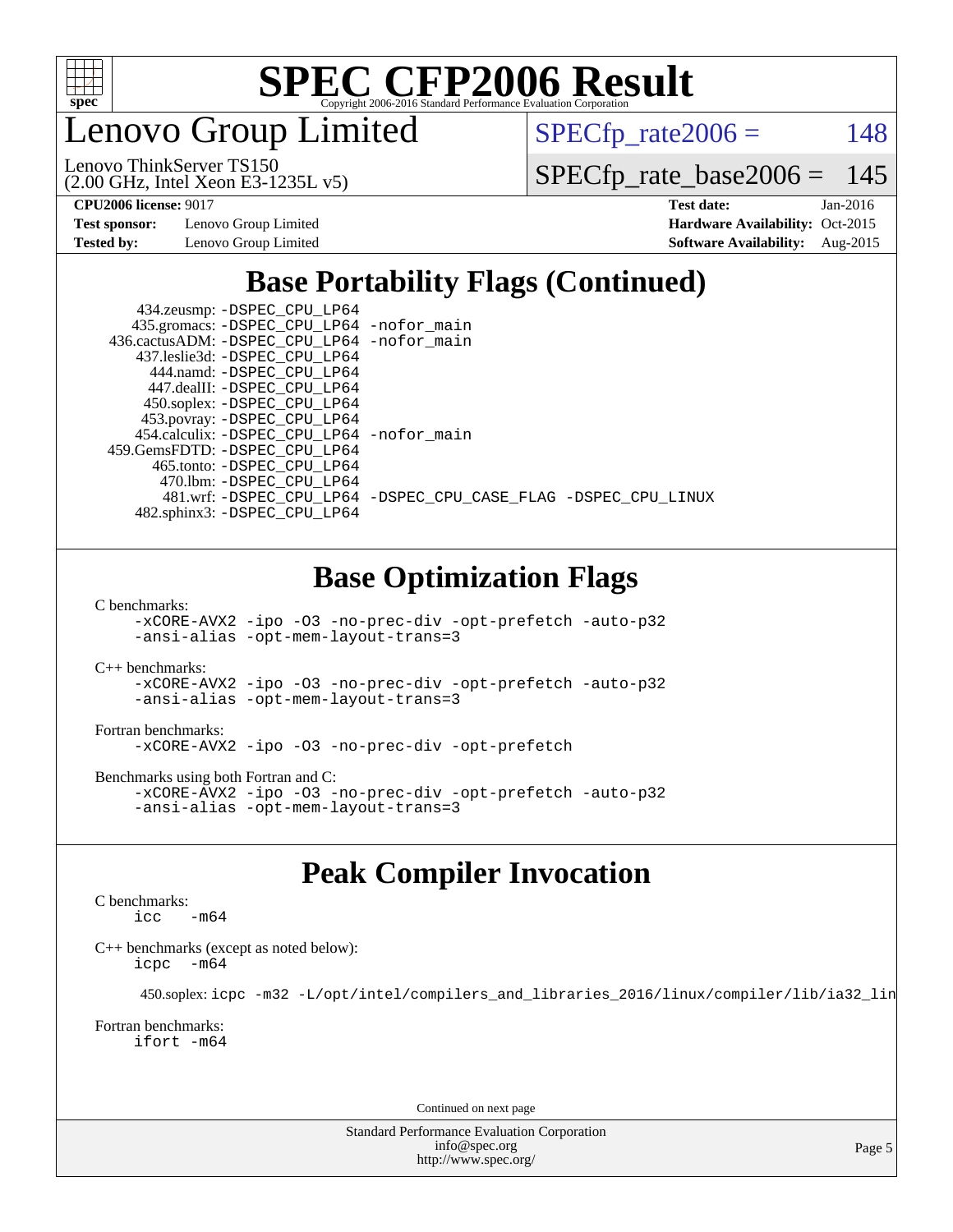

## enovo Group Limited

 $SPECTp_rate2006 = 148$ 

(2.00 GHz, Intel Xeon E3-1235L v5) Lenovo ThinkServer TS150

[SPECfp\\_rate\\_base2006 =](http://www.spec.org/auto/cpu2006/Docs/result-fields.html#SPECfpratebase2006) 145

**[Test sponsor:](http://www.spec.org/auto/cpu2006/Docs/result-fields.html#Testsponsor)** Lenovo Group Limited **[Hardware Availability:](http://www.spec.org/auto/cpu2006/Docs/result-fields.html#HardwareAvailability)** Oct-2015

**[CPU2006 license:](http://www.spec.org/auto/cpu2006/Docs/result-fields.html#CPU2006license)** 9017 **[Test date:](http://www.spec.org/auto/cpu2006/Docs/result-fields.html#Testdate)** Jan-2016 **[Tested by:](http://www.spec.org/auto/cpu2006/Docs/result-fields.html#Testedby)** Lenovo Group Limited **[Software Availability:](http://www.spec.org/auto/cpu2006/Docs/result-fields.html#SoftwareAvailability)** Aug-2015

### **[Peak Compiler Invocation \(Continued\)](http://www.spec.org/auto/cpu2006/Docs/result-fields.html#PeakCompilerInvocation)**

[Benchmarks using both Fortran and C](http://www.spec.org/auto/cpu2006/Docs/result-fields.html#BenchmarksusingbothFortranandC): [icc -m64](http://www.spec.org/cpu2006/results/res2016q1/cpu2006-20160125-38857.flags.html#user_CC_FCpeak_intel_icc_64bit_0b7121f5ab7cfabee23d88897260401c) [ifort -m64](http://www.spec.org/cpu2006/results/res2016q1/cpu2006-20160125-38857.flags.html#user_CC_FCpeak_intel_ifort_64bit_ee9d0fb25645d0210d97eb0527dcc06e)

### **[Peak Portability Flags](http://www.spec.org/auto/cpu2006/Docs/result-fields.html#PeakPortabilityFlags)**

| 410.bwaves: -DSPEC CPU LP64                 |                                                                |
|---------------------------------------------|----------------------------------------------------------------|
| 416.gamess: -DSPEC_CPU_LP64                 |                                                                |
| 433.milc: -DSPEC CPU LP64                   |                                                                |
| 434.zeusmp: -DSPEC_CPU_LP64                 |                                                                |
| 435.gromacs: -DSPEC_CPU_LP64 -nofor_main    |                                                                |
| 436.cactusADM: -DSPEC CPU LP64 -nofor main  |                                                                |
| 437.leslie3d: -DSPEC CPU LP64               |                                                                |
| 444.namd: - DSPEC_CPU LP64                  |                                                                |
| 447.dealII: -DSPEC CPU LP64                 |                                                                |
| 450.soplex: -D_FILE_OFFSET_BITS=64          |                                                                |
| 453.povray: -DSPEC_CPU_LP64                 |                                                                |
| 454.calculix: - DSPEC CPU LP64 - nofor main |                                                                |
| 459.GemsFDTD: -DSPEC CPU LP64               |                                                                |
| 465.tonto: - DSPEC CPU LP64                 |                                                                |
| 470.1bm: - DSPEC CPU LP64                   |                                                                |
|                                             | 481.wrf: -DSPEC CPU LP64 -DSPEC CPU CASE FLAG -DSPEC CPU LINUX |
| 482.sphinx3: -DSPEC CPU LP64                |                                                                |

### **[Peak Optimization Flags](http://www.spec.org/auto/cpu2006/Docs/result-fields.html#PeakOptimizationFlags)**

```
C benchmarks:
```

```
 433.milc: basepeak = yes
470.lbm: basepeak = yes
```
482.sphinx3: basepeak = yes

```
C++ benchmarks:
```

```
 444.namd: -xCORE-AVX2(pass 2) -prof-gen:threadsafe(pass 1)
         -i\text{po}(pass 2) -\overline{O}3(pass 2)-no-prec-div(pass 2)
         -par-num-threads=1(pass 1) -opt-mem-layout-trans=3(pass 2)
         -prof-use(pass 2) -fno-alias -auto-ilp32
```

```
 447.dealII: basepeak = yes
```

```
 450.soplex: -xCORE-AVX2(pass 2) -prof-gen:threadsafe(pass 1)
         -ipo(pass 2) -O3(pass 2) -no-prec-div(pass 2)
         -par-num-threads=1(pass 1) -opt-mem-layout-trans=3(pass 2)
         -prof-use(pass 2) -opt-malloc-options=3
```
Continued on next page

```
Standard Performance Evaluation Corporation
              info@spec.org
           http://www.spec.org/
```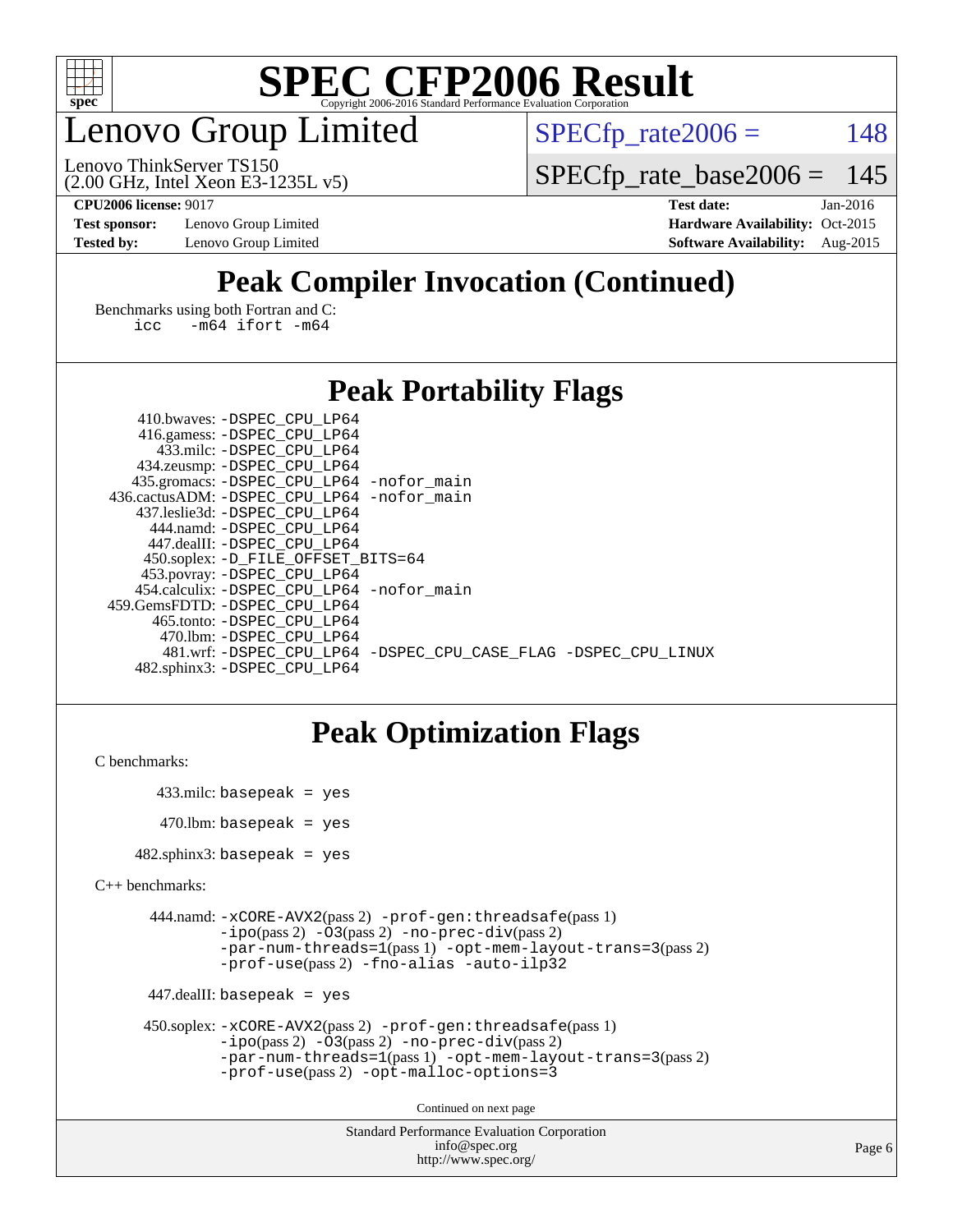

enovo Group Limited

 $SPECTp_rate2006 = 148$ 

(2.00 GHz, Intel Xeon E3-1235L v5) Lenovo ThinkServer TS150

[SPECfp\\_rate\\_base2006 =](http://www.spec.org/auto/cpu2006/Docs/result-fields.html#SPECfpratebase2006) 145

**[Test sponsor:](http://www.spec.org/auto/cpu2006/Docs/result-fields.html#Testsponsor)** Lenovo Group Limited **[Hardware Availability:](http://www.spec.org/auto/cpu2006/Docs/result-fields.html#HardwareAvailability)** Oct-2015 **[Tested by:](http://www.spec.org/auto/cpu2006/Docs/result-fields.html#Testedby)** Lenovo Group Limited **[Software Availability:](http://www.spec.org/auto/cpu2006/Docs/result-fields.html#SoftwareAvailability)** Aug-2015

**[CPU2006 license:](http://www.spec.org/auto/cpu2006/Docs/result-fields.html#CPU2006license)** 9017 **[Test date:](http://www.spec.org/auto/cpu2006/Docs/result-fields.html#Testdate)** Jan-2016

### **[Peak Optimization Flags \(Continued\)](http://www.spec.org/auto/cpu2006/Docs/result-fields.html#PeakOptimizationFlags)**

```
 453.povray: -xCORE-AVX2(pass 2) -prof-gen:threadsafe(pass 1)
                   -i\text{po}(pass 2) -\overset{\sim}{O}3(pass 2)-no-prec-div(pass 2)
                   -par-num-threads=1(pass 1) -opt-mem-layout-trans=3(pass 2)
                   -prof-use(pass 2) -unroll4 -ansi-alias
   Fortran benchmarks: 
        410.bwaves: basepeak = yes 416.gamess: -xCORE-AVX2(pass 2) -prof-gen:threadsafe(pass 1)
                   -ipo(pass 2) -O3(pass 2) -no-prec-div(pass 2)
                   -par-num-threads=1(pass 1) -prof-use(pass 2) -unroll2
                   -inline-level=0 -scalar-rep-
         434.zeusmp: basepeak = yes
         437.leslie3d: basepeak = yes
     459.GemsFDTD: basepeak = yes
           465.tonto: -xCORE-AVX2(pass 2) -prof-gen:threadsafe(pass 1)
                   -i\text{po}(pass 2) -03(pass 2)-no-prec-div(pass 2)
                   -par-num-threads=1(pass 1) -prof-use(pass 2) -unroll4 -auto
                   -inline-calloc -opt-malloc-options=3
   Benchmarks using both Fortran and C: 
         435.gromacs: -xCORE-AVX2(pass 2) -prof-gen:threadsafe(pass 1)
                   -i\text{po}(pass 2) -\tilde{O}3(pass 2)-no-prec-div(pass 2)
                   -par-num-threads=1(pass 1) -opt-mem-layout-trans=3(pass 2)
                   -prof-use(pass 2) -opt-prefetch -auto-ilp32
    436.cactusADM:basepeak = yes454.calculix: basepeak = yes
            481 \text{.m}: basepeak = yes
                         The flags files that were used to format this result can be browsed at
http://www.spec.org/cpu2006/flags/Intel-ic16.0-official-linux64.html
http://www.spec.org/cpu2006/flags/Default-Platform-Flags.html
                             You can also download the XML flags sources by saving the following links:
http://www.spec.org/cpu2006/flags/Intel-ic16.0-official-linux64.xml
http://www.spec.org/cpu2006/flags/Default-Platform-Flags.xml
```